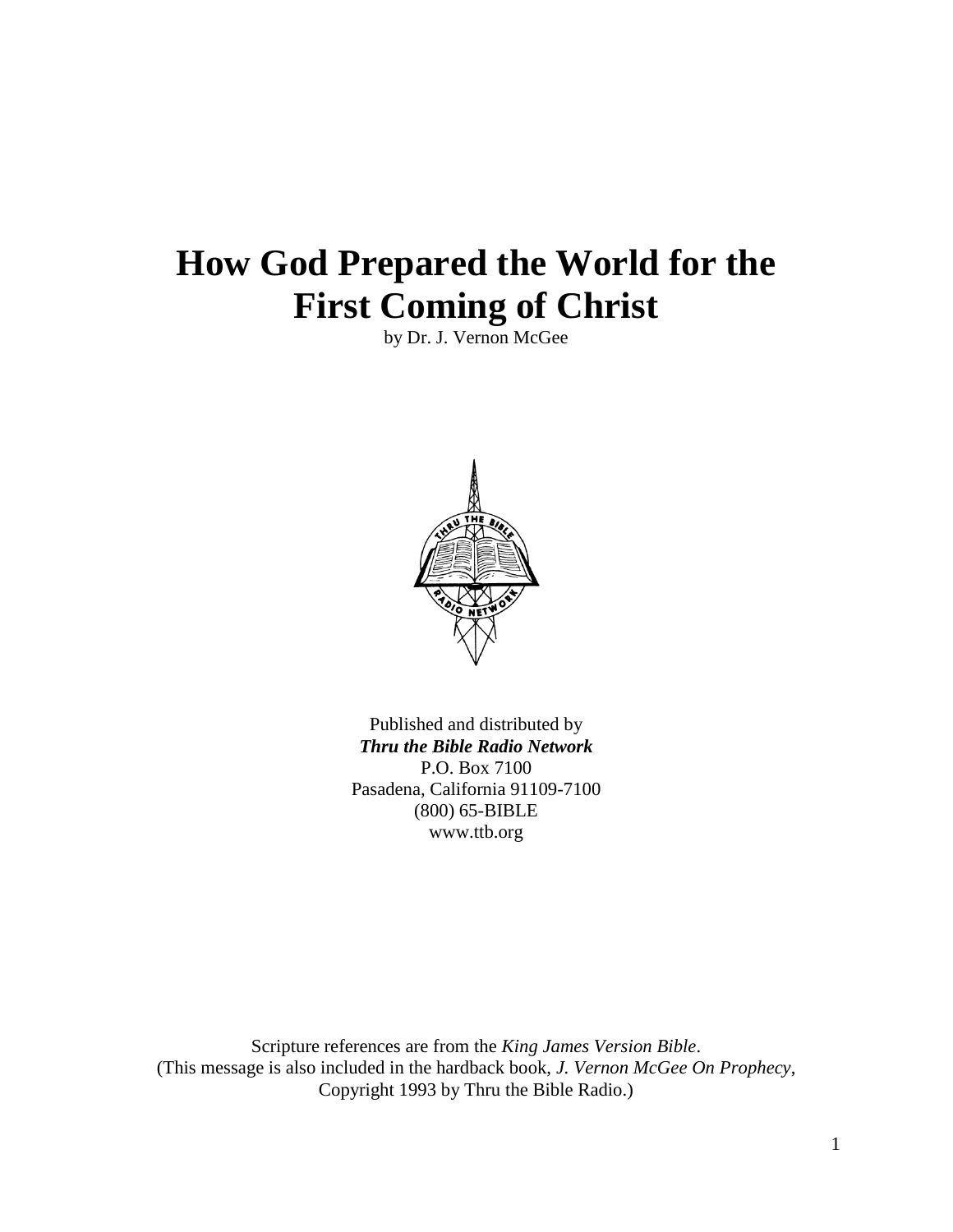# *But when the fullness of time was come, God sent forth his Son, made of a woman, made under the law, to redeem them that were under the law, that we might receive the adoption of sons.* (Galatians 4:4, 5)

In amazing ways God prepared the world for the coming of the Lord Jesus Christ. The world consciously and unconsciously entered into God's plan. The four corners of the civilized world were made ready for His coming. Oh, I know they forgot to put the welcome mat out, and they went so far in one quarter as to even put up a sign that read in effect: "Keep off this world." The world then and now is saying, "Go home, God, we don't need You."

However, four great ethnic divisions of the human family were made ready for the first coming of Christ. First, the nation of Israel; second, the Oriental races; third, Greece; fourth, Rome. Each one of these performed its particular part in the coming of Christ into the world. Each one had a separate mission. When they all are fitted together, you can see that there was a pattern and a design on the part of God when He sent His Son into the world. It was when the fullness of the time was come that God sent forth His Son. He *prepared* the world for the coming of His Son. And when we look back over the centuries and see that there is one design and one pattern, it should make the most skeptical, cynical person become a believer in Him. Let's consider these four different divisions of the human family and see how each was prepared.

### **Israel**

Look at Israel first because it is easiest to see. There is so much of Scripture that deals with the nation Israel in God's plan. Israel has special significance in the coming of the Savior into the world. Kurtz, the great German historian, said, "Judaism prepared salvation for man, and heathenism prepared man for salvation."

The Lord Jesus Christ said to the Samaritan woman at the well, "Salvation is of the *Jews*." He was accurate, of course. Paul, writing to the Romans, speaking of his people the Israelites, gave eight identifying fingerprints, and one of them was: "… of whom as concerning the flesh Christ came …" (Romans 9:5). Jesus Christ came out of Israel. He came into our world from this nation, and Israel had been prepared for His coming.

If you go back over the history of Israel, you will find that there are two major divisions in God's preparation of this nation. One is the period of *isolation*; the other is the period of *dispersion*. Or, to put it another way, one is the period of *segregation*, and the other is the period of *integration*. You ask, "Is God today for integration or is He for segregation?" God votes both ways.

For Israel there was the period of segregation (see Genesis 12-45). God reached down, first of all, into Ur of the Chaldees. You must remember that Jewish people came out of the East; they belong to the Orient. God drew Abraham out of the Tigris-Euphrates Valley and told him to leave not only the high civilization of Ur of the Chaldees, his business, and his friends, but also God wanted to get him away from all his relatives. He said, "Leave them all, and I'll bring you into a land that I will show you." He brought Abraham into the land of Canaan for a period of isolation during which God was preparing this man and his progeny, his race, if you please, for from Abraham came Isaac, Jacob, and the twelve sons of Jacob.

Then down into the land of Egypt they went, where there was that brief period of dispersion (Genesis 46 – Exodus 12). They spent four hundred years in the land of Egypt, mixing with those heathen down there and adopting many of their customs. They became just as bad as the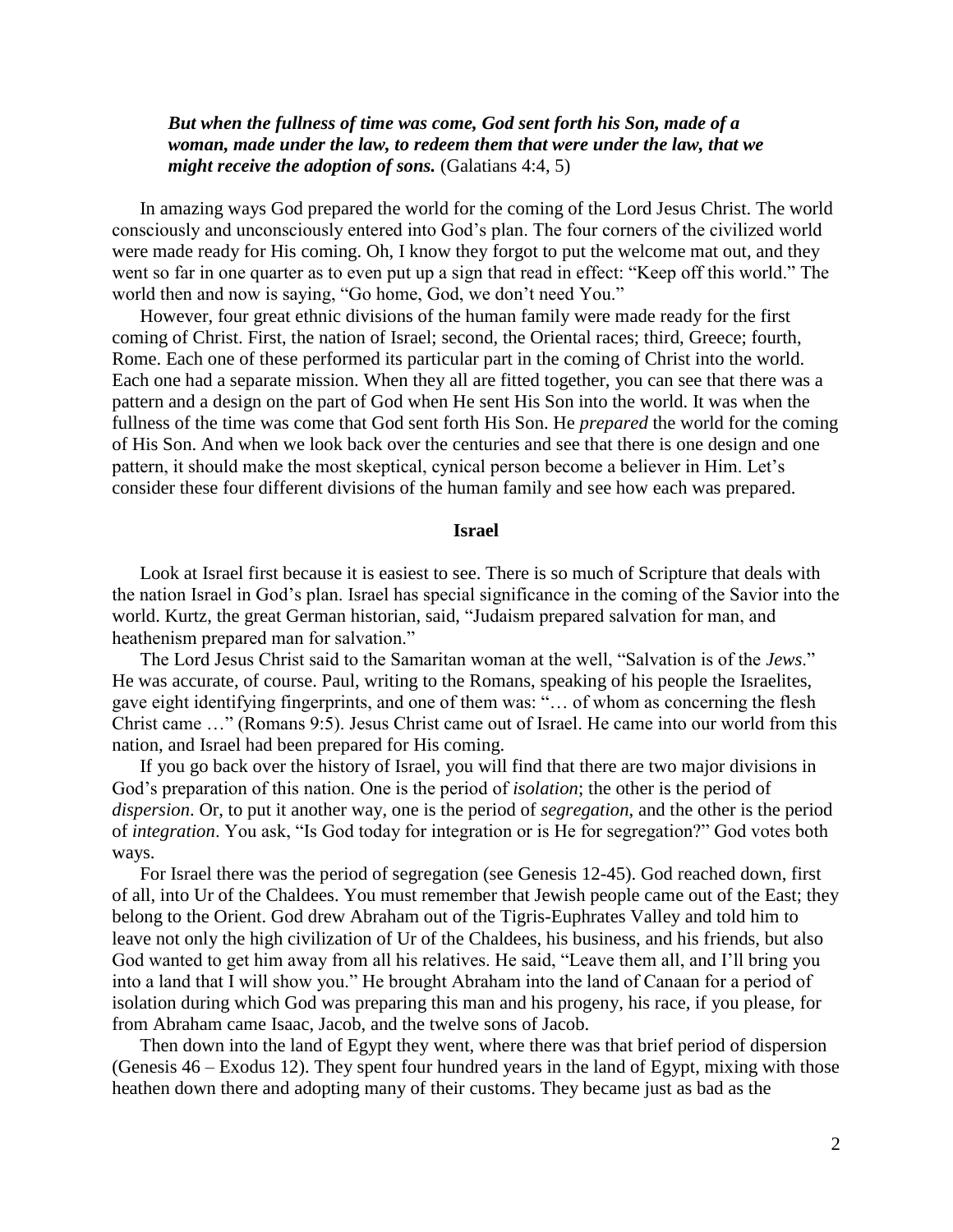Egyptians as far as idolatry was concerned. Then God called Moses and said in effect, "I want you to take My people out of this land. I want you to bring them into the land of Canaan; I want to put them in a very special place." God took them out and brought them yonder to Mount Sinai and said, "There's one thing I have in mind, Moses, for these people, that they be a peculiar people." And everything that God gave them was different from the nations round about. If the surrounding nations went this way, God said to His people, "You go that way. I want to keep you separate." Finally, He put them in Canaan at the crossroads of the world where three continents mingled. The most amazing thing is that when the tramp, tramp, tramp of the nations of the world went by during the period in which the Israelites were faithful to God, He kept them a separate people. All that time He was preparing them for the coming of the Savior and preparing a lineage or line for His coming into the world.

Then the period of dispersion came, when God sent them back into the East from whence they had come, back to the Tigris-Euphrates Valley to mix with what were then the great nations of the world. They rubbed shoulders with the East, and they rubbed shoulders with the West. In their period of dispersion they carried to the world the greatest theological statement in the Old Testament: "Hear, O Israel: The LORD our God is one LORD" (Deuteronomy 6:4). Millions of nomads, Arabs wandering over the desert today, will listen to the summons to prayer from a minaret and say the same thing, "Allah is one God." Out to a polytheistic world Israel gave the message. One of the greatest historians said that once Greece rubbed shoulders with Judaism, polytheism was dead in Greece because Greeks were an intellectual people and would not follow idolatry, having come in contact with Judaism. Down yonder as Israel went into captivity, they disseminated the knowledge of the living and the true God. From then on, they walked the highways of the world, carrying a pack, doing business, building synagogues in every place, telling out: "Hear, O Israel, the LORD our God is one LORD – Jehovah our *Elohim* is one *Elohim*." That was their mission. All was preparation for the coming of the Messiah.

Then you come to the period of the prophets. Each prophet, as he spoke to the local situation, did not stop there but looked down through the ages and prophesied of events far in the future. When the prospect for national survival was darkest, the prophets saw it the brightest because God revealed to them the coming of the Messiah. They all pointed to His coming, so that when *the* fullness of *the* time was come, God sent forth His Son, born of a woman, born under the Law. The nation of Israel was prepared for the coming of the Messiah. From their Scriptures they knew *where* He was to be born (Matthew 2:6) and they should have known *when*. They believed the Old Testament Scriptures that He was coming, but they did not believe that He had arrived. God had prepared them for the coming of the Messiah.

## **Oriental Races**

The second group, the Oriental races, were prepared for Christ's coming. That's where the majority of the population was in His day; it is where the majority of the population is today. Sometimes when I get on the freeway, I think that the majority of the population is here, but it is not. My friend, you find it in the Orient. That's where most people are.

The prophet Daniel saw the interpretation of the vision which God gave to Nebuchadnezzar. He saw an image composed of four different metals: the head of gold, the breast and arms of silver, the belly and thighs of brass, the legs of iron, the feet part of iron and part of clay (see Daniel 2). Those four different metals represented the four great world powers. Two of these nations were Oriental powers: Babylon, the head of gold, and Media-Persia, the arms and breast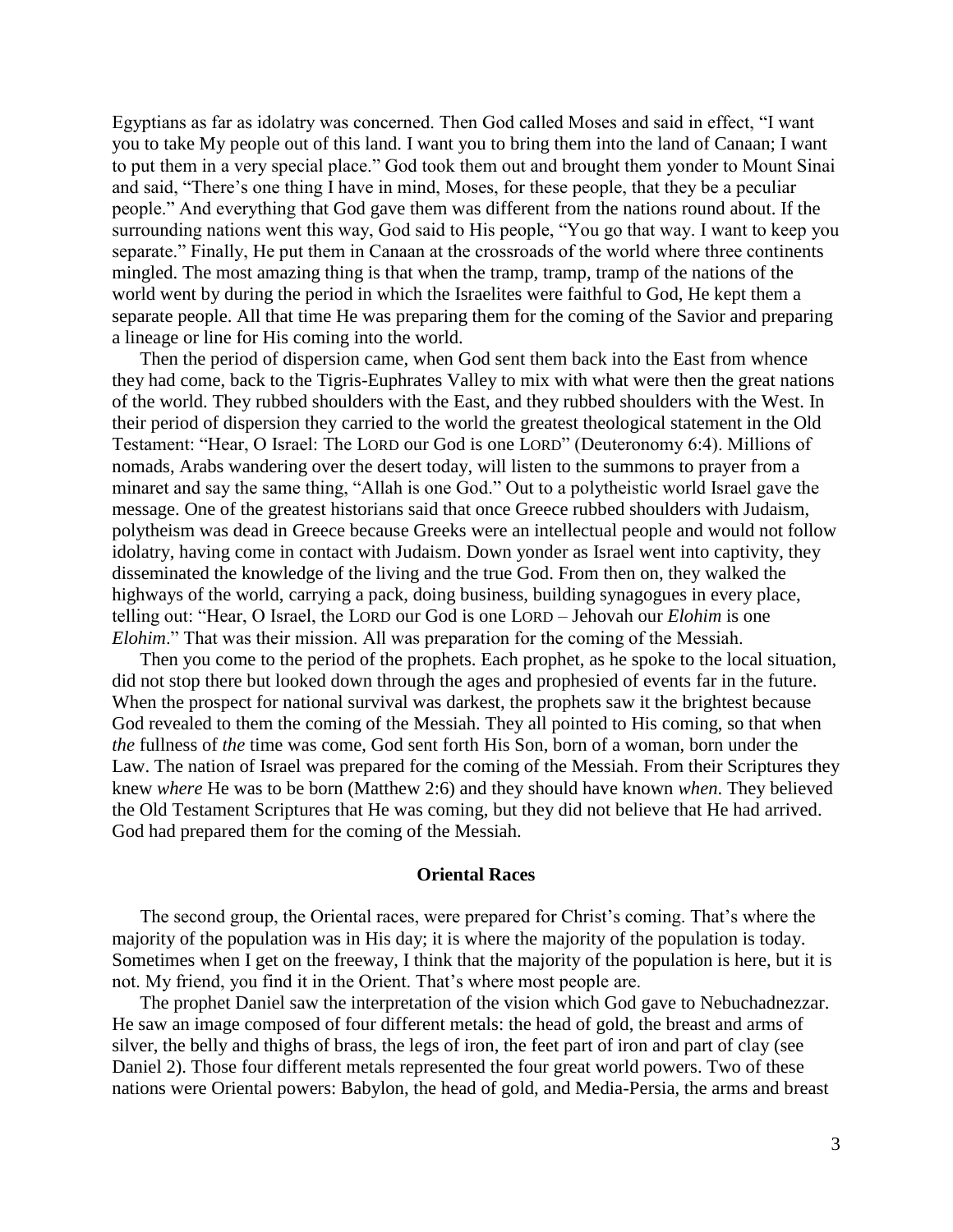of silver. Both were descendants of Ham. They represent the Orient. You and I are living in a day when world control has been in the hands of the ethnological division of the human family descended from Japheth. I think that Japheth is coming to an end in his rulership of the world shortly. But the first great world powers were Hamitic.

The head of gold under Nebuchadnezzar and Babylon represented absolute autocracy. It represented a despotic power reposed in one man so that his whims became law. If he wanted men in a fiery furnace, they were thrown into a fiery furnace. Nobody questioned him. The kingdom that followed was Media-Persia. Media-Persia represents material riches. Probably no nation ever brought together so much of the wealth of the world as Media-Persia did. The world still stands in amazement at the wealth and the display of the Oriental courts of that day. These two nations, Babylon and Media-Persia, represent the Orient, the mysterious East, the land of the occult where there are contrasts and contradictions. Side-by-side, for centuries, wealth and wretchedness have been co-existing, squalor and splendor walk hand in hand, plenty and poverty go together, the purple and the perishing live in the same town and on the same side of the railroad tracks. Vast multitudes yonder in the Orient have been dying in rags right beside great riches. Solomon exemplified this also, for Solomon was the one who gathered together the wealth and the wisdom of the world. And Solomon made this statement, speaking for them: "He that trusteth in his riches shall fall …" (Proverbs 11:28). May I say to you, the East went down rich. Will Rogers said, when we in America entered the Depression, "America is the only nation on record that's going to the poorhouse in a Cadillac!" He was wrong, because he did not know history. That had been true of the Orient – they went to the poorhouse in purple and gold and silver in their day. But the gold and silver could not save them.

Abraham had come out of Ur of the Chaldees, out of that mysterious land. In captivity Israel went back into that land, and some never came out.

When the nations of the East lost their power, the East was like a dead battery that was run down. The ragged religions of that land didn't help any; they offered no hope. Zoroastrianism, Buddhism, Hinduism, Confucianism, Taoism, Shintoism, offered no help or hope for them. At the birth of the Lord Jesus Christ, the Orient was perishing, and there was a great longing in the hearts of the miserable mobs of the East. Also, an air of expectancy had spread throughout the world. Suetonius, the Latin historian, relates that "an ancient and definite expectation had spread throughout the East, that a ruler of the world would, at about that time, arise in Judea." Tacitus, the Roman historian, made a similar statement. And Schlegel, the German historian, states that Buddhist missionaries traveling to China met Chinese sages going to seek the Messiah about A.D. 33. Paul was saying no idle words when he witnessed of Christ's resurrection to a Roman king, "This thing was not done in a *corner!*" We find yonder on the day of Pentecost that there were Parthians and Medes in Jerusalem (see Acts 2:9). The East was represented.

It was an Ethiopian eunuch out of the dark continent of Africa who heard the Scriptures explained as he was returning from Jerusalem (see Acts 8). He was the first Gentile converted to Christ, and "he went on his way rejoicing." He took the gospel into Africa.

Thomas, the doubting apostle, did not go to the Roman Empire. Rather, there is an abundance of historical evidence that he went into India and even into China with the good news of Christ.

Out of that wretched and miserable East there came to Jerusalem wise men. Where men were suffering and dying they came with the urgent question, "Where is He that is born King of the Jews? We have seen His star in the East, and are come to worship Him." In the fullness of the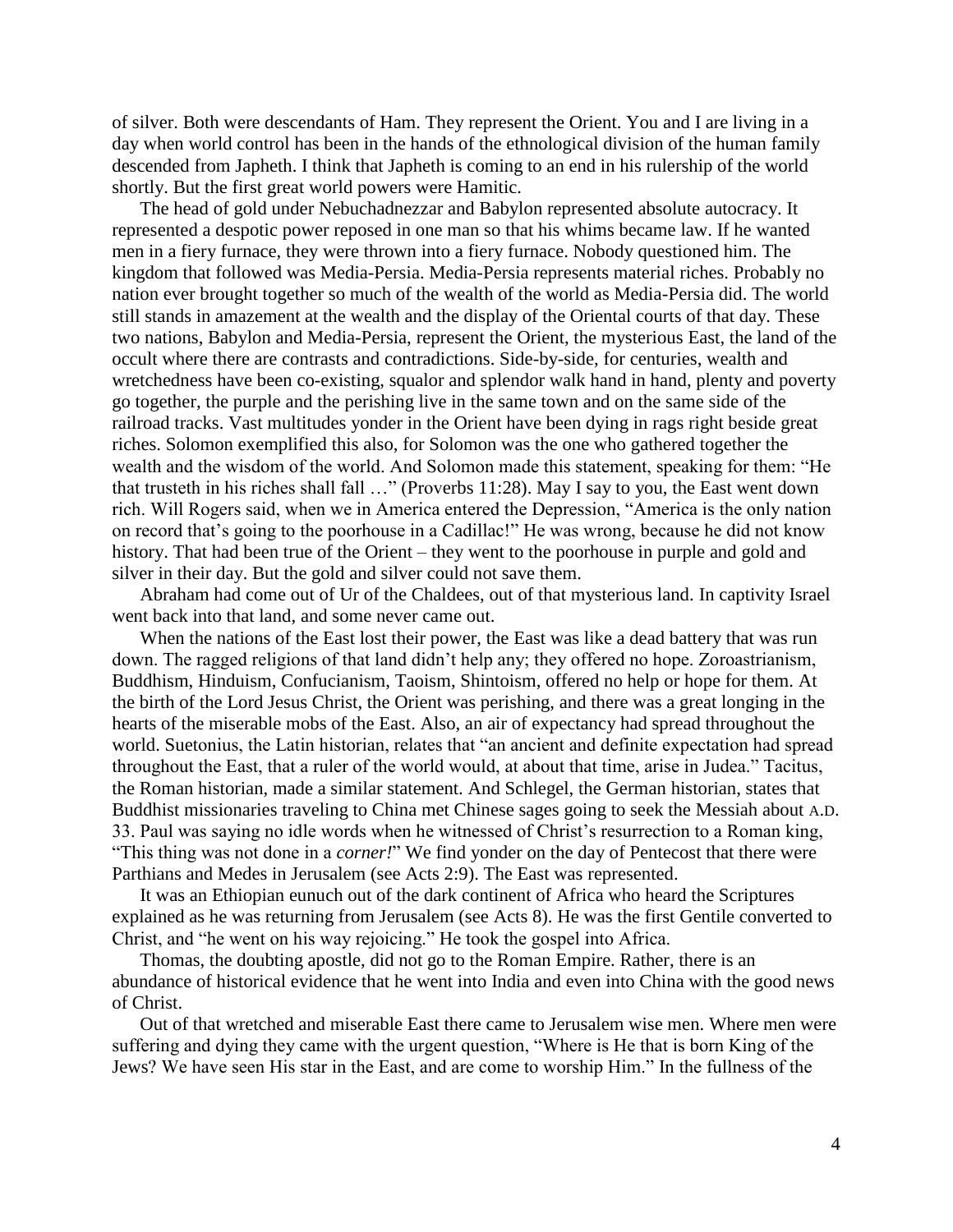time, God sent forth His Son, born of a woman, born under the law. The Orient had been made ready.

#### **Greece**

Now we turn to the third ethnological division, the Greeks. The Greeks were the third world power that Daniel mentions. The Greco-Macedonian civilization was one of the greatest civilizations this world has seen. The basic philosophy of Greece was a striving to produce the perfect man. They tried to bring man to the place of physical and mental perfection. They didn't do much for him spiritually, but they certainly worked on him physically and mentally. The Greeks gave genius to the world as no other nation has. At the time that David was singing the sweet psalms in Israel, just a few miles away yonder in Asia Minor, the poet Homer was walking in rags and singing his story. As someone has commented, Homer went into twenty-five towns that would not give him bread but that afterward claimed to be the place of his birth.

Then several hundred years went by, and about the third century before Christ, in the Paraclean age, Greece erected upon the horizon of history a glory of Greece that covered the Acropolis and ran down to the ends of the earth – so much so that today it has affected every walk of life, even architecture. You can't build today a humble church or a courthouse that does not in some way reflect upon the genius of the Greeks. It was during that period that Socrates, Demosthenes, Plato, Xenophon, Sophocles, and Euripides appeared – each of them a genius in his line. Philosophy and poetry and drama and athletics and government were carried to the highest degree in this particular period. Then came Alexander the Great out of Macedon, uniting the Greek states for the first time and marching an army over the world to do something that, unbeknown to him, God wanted done. I want to give you Houson's statement regarding Alexander:

He took up the meshes of the net of civilization, which were lying in disorder on the edges of the Asiatic shore, and spread them over all the countries which he traversed in his wonderful campaigns. The East and the West were suddenly brought together. Separated tribes were united under a common government. New cities were built, as the centers of political life. New lines of communication were opened, as the channels of commercial activity. The new culture penetrated the mountain ranges of Pisidia and Lycaonia. The Tigris and Euphrates became Greek rivers. The language of Athens was heard among the Jewish colonies of Babylonia; and a Grecian Babylon was built by the conqueror in Egypt and called by his name.

Alexander took Greek civilization to the ends of the earth, and may I say that he accomplished a purpose: God was disseminating a language that was to become the vehicle of the gospel, the Greek language. Every book of the New Testament was originally written in Greek. And that most amazing of all apostles, Paul, could stand and speak one language yonder in the "agora" (marketplace) in Corinth or on Mars Hill in Athens or in the amphitheater in Ephesus or in the Mamertine prison in Rome, and be understood by all. He was a master of the Greek language – his marvelous epistle to the Romans is proof of that. He knew the Greek language, and he could use it to preach Christ all over the Roman Empire. *God had prepared the Greeks for the coming of Christ into the world* at just the right moment. The Old Testament had previously been translated from Hebrew into Greek and was called the Septuagint. The Old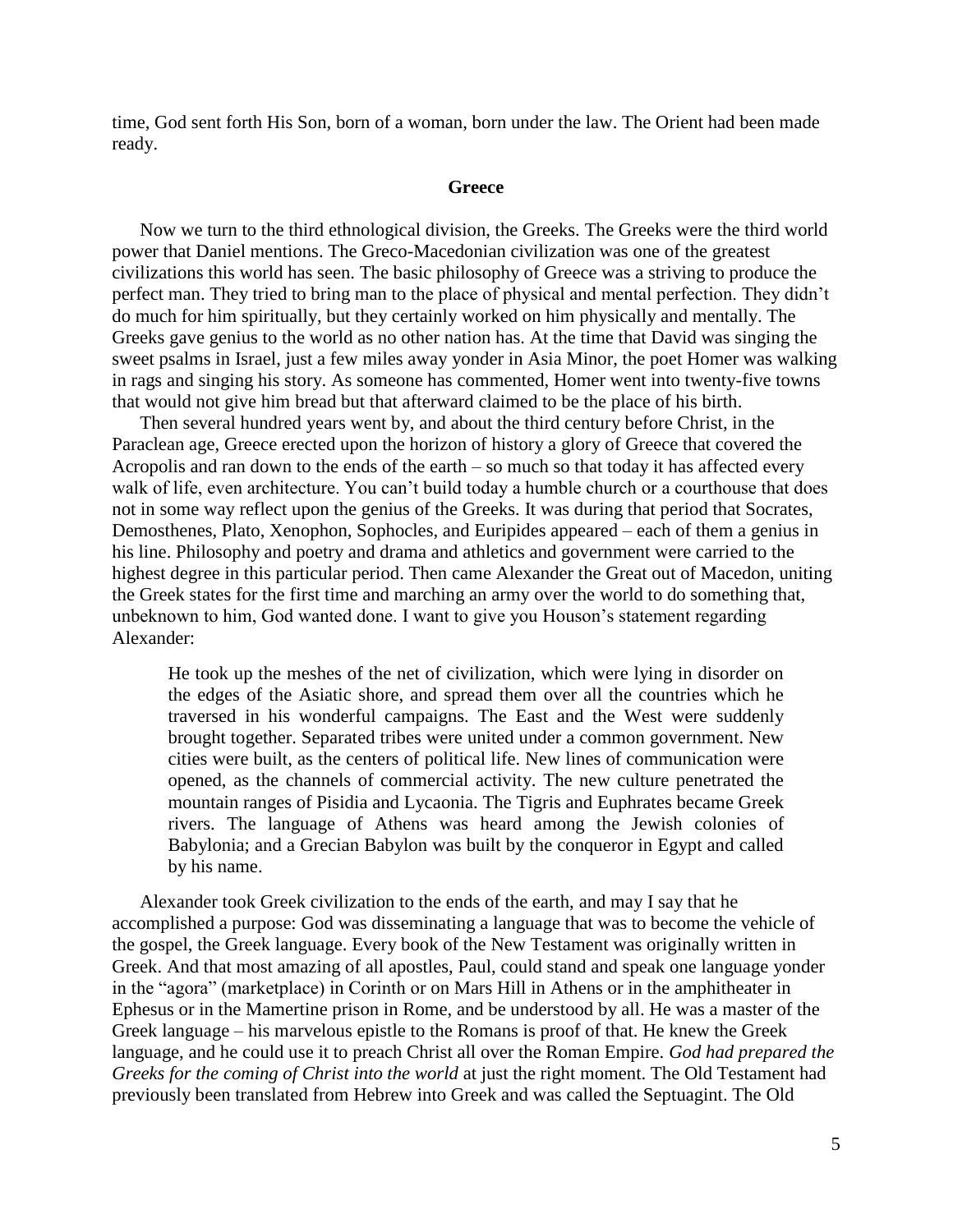Testament in Greek is one of the best of the translations that we have today. Luke wrote his Gospel record to the Greek world and, in effect, said to them, "You have been seeking all these years for the perfect man. I present Him to you: the Lord Jesus Christ. I am a doctor, and I looked at Him physically. He grew physically in favor with God and man. He grew as a normal person down here upon this earth. But I examined Him," said Dr. Luke. "He was a *perfect* Man. He died upon a cross for the sins of the world, and He was raised from the dead." When Paul took that gospel throughout the Roman world, Luke traveled with him. One of the last things Paul wrote was "only Luke is with me." Luke, the man who in a sense put his stethoscope down on Jesus Christ, said to the Greek world, "You never found the perfect man, but here He is." In the fullness of the time, God sent forth His Son, born of a woman, born under the law.

## **Rome**

God prepared the Romans for the coming of Christ. If you had told Caesar Augustus in the first century A.D. that he was nothing but a pawn on a chessboard carrying out God's wishes when he put his name to a tax bill, he would have laughed at you. But from our vantage point of about two thousand years we can look back to see that it is true. Of course, Augustus couldn't see it, but he was a puppet being moved by God's hand.

Rome was the empire of iron. Their philosophy in one word was power. Power. I'm afraid that Rome is misunderstood today, and we ought to know something about it in this hour – because, you see, Rome did not die. It lives on. The Roman Empire tried to solve the world's problems in another way. Again I would like to give you a quotation from Gregory concerning Rome. Notice that their philosophy sounds familiar:

He [Rome] was to try whether human power, taking the form of law, regulated by political principles of which the regard for law and justice was most conspicuous, could perfect humanity by subordinating the individual to the state and making the state universal.

Neither Hitler, Mussolini, nor the Communists were the first to try making the state a sovereign and even a god. Rome did that. What a tremendous reminder! Look further at Rome. With physical force, the Roman conquered the world. With his executive power, he organized it, for he was an organizer. He gave good government – that is, if you can call his government *good* – to every people, tribe, and nation of the world. He built roads; he gave them *good* roads. God made sure of that because over those roads the gospel was to go to the hinterlands. Under Rome's domination law and order prevailed. Read the four Gospels again, and see how law and order prevailed in Jerusalem. Roman soldiers were there to enforce the law. That was the thing that Rome gave to the world, and their emphasis was on justice. Listen to Gregory again:

It was justice practically omnipotent and omnipresent, and so neither to be resisted nor escaped, justice which never dreamed of mercy until the work of conquest and consolidation was done. It made men long for mercy because it demonstrated to them that there was no hope for them in righteous law.

What a picture! They upheld justice, and all over the Roman Empire which covered three continents in that day – all the way from the pillars of Hercules to the Euphrates River, all the way from the cold mountains of Scotland down to the burning sands of the Sahara Desert – there was law. There was that Roman judge like Pilate, and on his desk there was the image of Janus.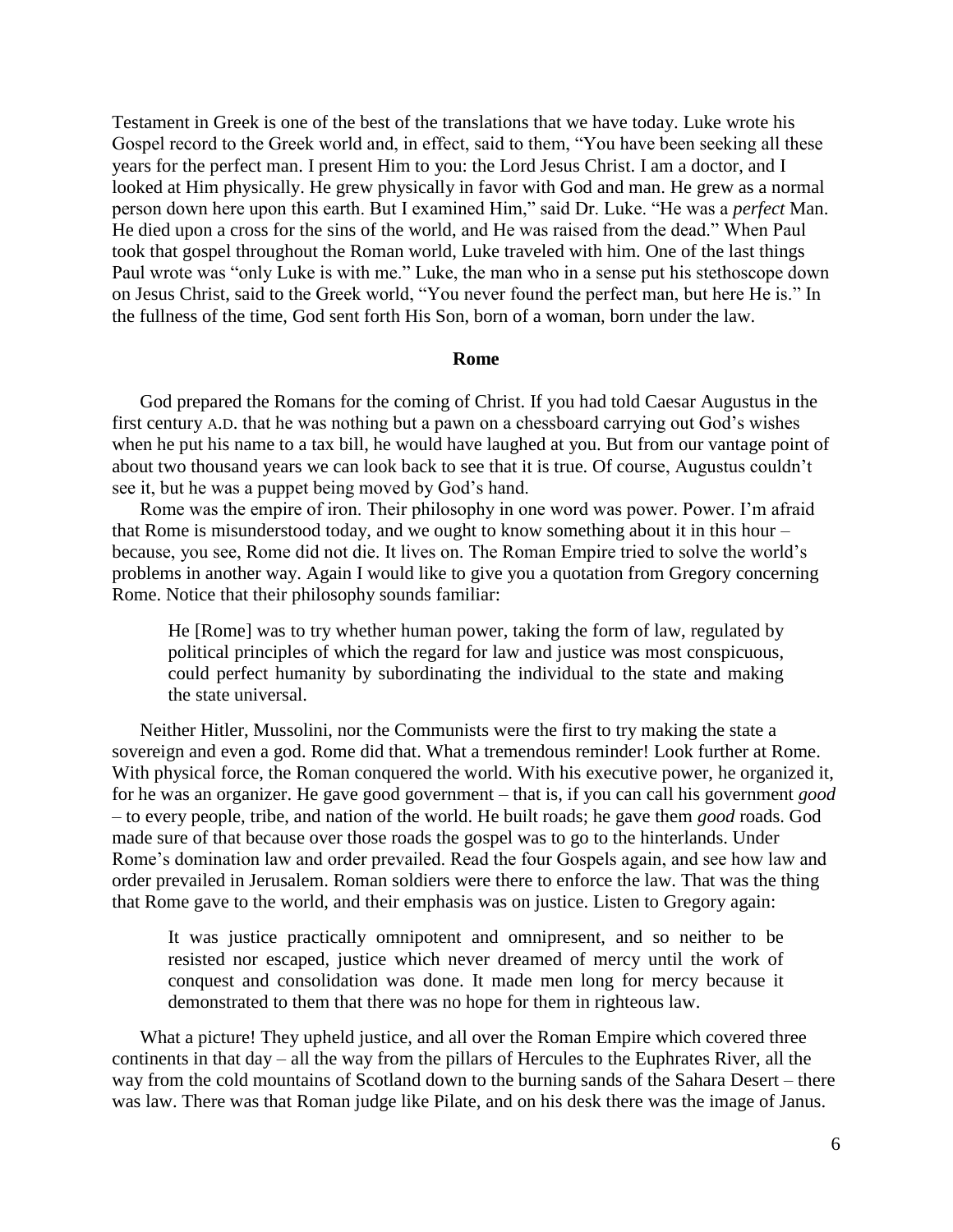We get our word January from him. He was represented with two opposite faces, that is, he looked in both directions, seeing both sides of a case. Rome said to every people they conquered, "We will not destroy your customs. You go right on living your lives. Only one thing: we will govern you. We will run things, and we will give you justice. Every one of you can come to us and get justice." Every Roman court stood for justice. Isn't it an anomaly, isn't it ironical, that Jesus Christ was crucified on a *Roman* cross? Crucified by the nation that boasted of *justice!*

By the time Paul the apostle, that little Jew, crippled and almost blind, started down those Roman roads, speaking the gospel of Christ, the world was ready to listen to him. One of the things that arrested their attention – oh, it is so important – he said, "I have obtained *mercy!*" The world was tired of justice.

You know that most people say today that they want justice from God. A man said to me in Altadena many years ago on his death bed, "You let me alone, preacher. All I ask of God is justice." I said, "Wait a minute, is it really justice you want or mercy?" He finally had to admit that what he actually wanted was mercy. You see, we have mercy and justice confused. Justice condemns you. The law condemns you, and the law was given that "every mouth may be stopped, and all the world may become guilty before God" (Romans 3:19).

And "by the deeds of the law there shall no flesh be justified in his sight" (Romans 3:20). Does God mean the Mosaic Law? *No*, He means *any* law. By deeds of Roman law, or any law, no one can be justified. Paul went out into the Roman world. He wrote the epistle to the Romans, in which he said, "By the deeds of law there shall no flesh he justified." That Roman world, down under the heel of Rome, hearing of nothing but justice, was crying out, not for justice, but for *mercy*! Paul came and said to them, "What the law could not do, in that it was weak through the flesh, God sending his own Son in the likeness of sinful flesh and for sin, condemned sin in the flesh" (Romans 8:3). But now "by grace are ye saved through faith ... not by works" – not by works!

# *For by grace are ye saved through faith; and that not of yourselves, it is the gift of God, not of works, lest any man should boast.* (Ephesians 2:8, 9)

*Oh, not by works but by grace!* Out over that Roman Empire were sixty million slaves and sixty million free men, but none of them were free; they were all under Roman law. They all sighed for a salvation that could deliver them. In the fullness of time God sent forth His Son, born of a woman, born under the law.

Our contemporary world is equally as needy as it was under Roman rule. Honestly, we haven't come very far in that long span of time, except technologically. In our day there is both *plenty* and *poverty*. America has a headache with an abundance of surplus, and in India and in China, where most of the population of the world live, they go to bed with empty stomachs. And, my friend, they won't be filled on Thanksgiving or Christmas while the Western world sits down to gorge itself on food it doesn't need. The world is equally as needy, equally as wretched, as it was all those centuries ago.

## **Why Four Gospels?**

The Jew was the man of prophecy. When Matthew wrote his Gospel record he directed it to him, gathering up the Old Testament prophecies and presenting the Man who fulfilled them: "Here He is – the Messiah!"